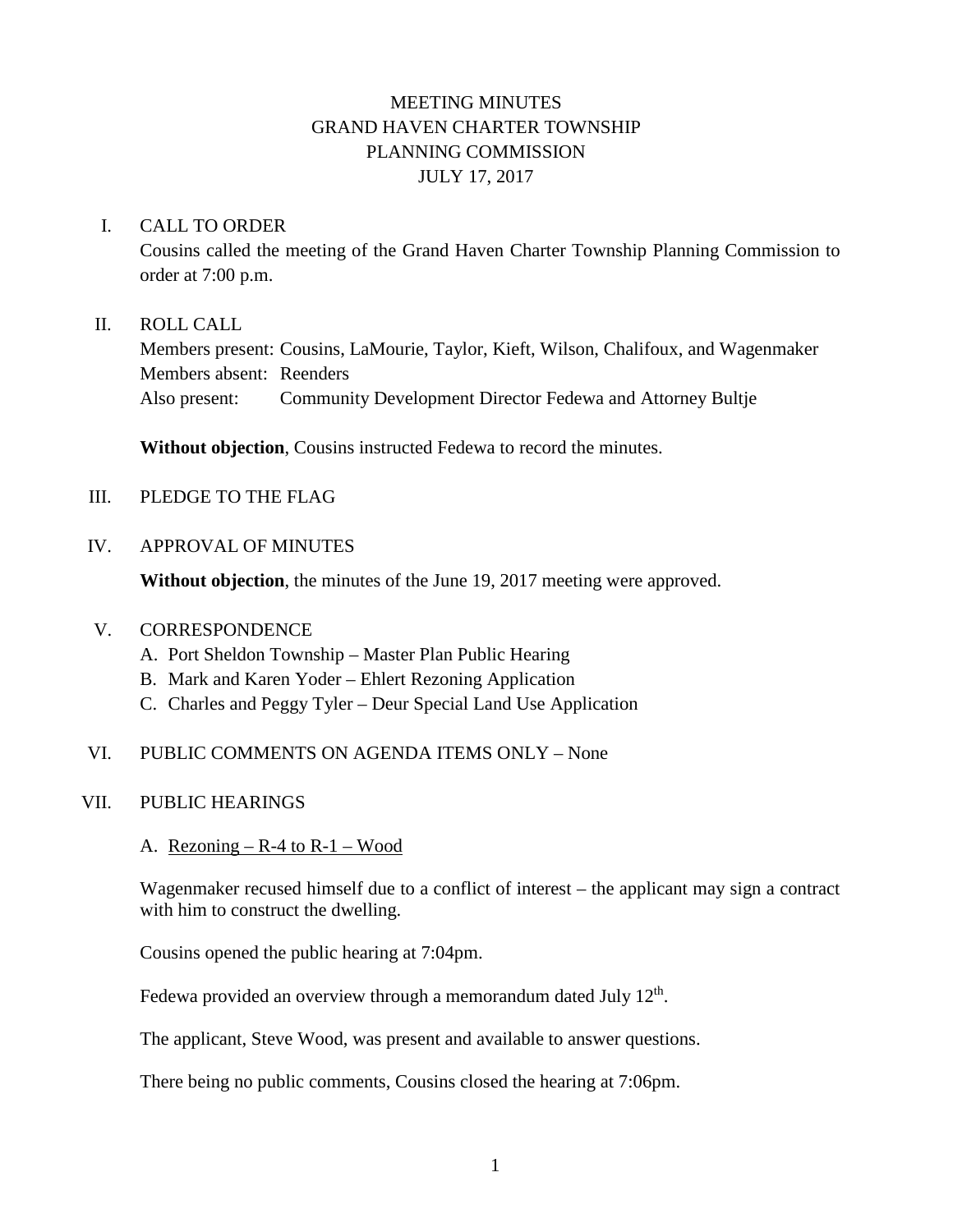Wagenmaker rejoined the Planning Commission.

# B. Rezoning – RR to AG – Ehlert

Cousins opened the public hearing at 7:06pm.

Fedewa provided an overview through a memorandum dated July  $12<sup>th</sup>$ .

The applicant, John Ehlert, was present and available to answer questions.

Fedewa noted that correspondence was received from Mark and Karen Yoder objecting to the application because an agricultural use is not suitable for that area of the Township.

There being no public comments, Cousins closed the hearing at 7:09pm.

#### C. Special Land Use – Group Day Care – Deur

Cousins opened the public hearing at 7:10pm.

Fedewa provided an overview through a memorandum dated July  $12<sup>th</sup>$ .

The applicant, Kristine Deur, was present and available to answer questions.

Fedewa noted that correspondence was received from Charles and Peggy Tyler objecting to the application because of shared driveway concerns.

Bultje explained this land use is protected by the State of Michigan and the Michigan Zoning Enabling Act, which outline specific provisions the Township can consider. If all provisions are met, the Township is obligated to approve.

The Commission inquired if this case would be different if a new road, or driveway, was included with the application. Yes, because the Township could then require the new road, or driveway, to meet current standards. However, this site has a legally nonconforming shared driveway.

There being no public comments, Cousins closed the hearing at 7:14pm.

#### D. Special Land Use – Ag in RR District – Bradley

Cousins opened the public hearing at 7:14pm.

Fedewa provided an overview through a memorandum dated July  $13<sup>th</sup>$ .

The applicants, Vincent and Linda Bradley, were present and available to answer questions.

Fedewa and Bultje noted that having a dual principal land use—residential and agricultural will allow the agricultural use to construct more/larger buildings than typically allowed in a residential zoning district.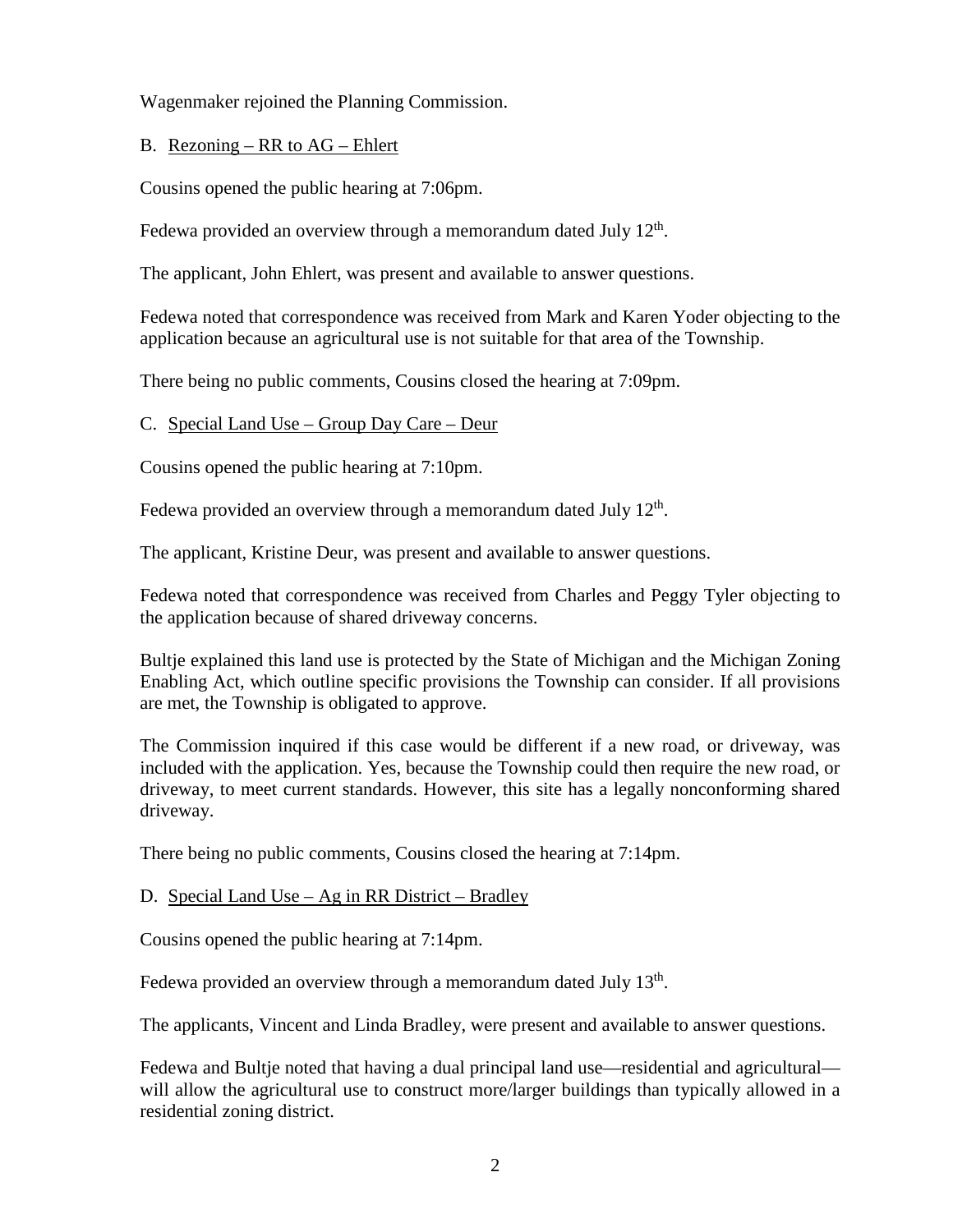There being no public comments, Cousins closed the hearing at 7:17pm.

# E. Special Land Use – Indoor Exercise Facility in C-1 District – Wilbur

Wilson recused himself due to a conflict of interest – he is the property owner of the subject parcel.

Cousins opened the public hearing at 7:17pm.

Fedewa provided an overview through a memorandum dated July  $13<sup>th</sup>$ .

The applicant was not present to answer questions, only the property owner.

A brief discussion ensued about possible text amendments to the access management sections of the Special Land Use Chapter.

There being no public comments, Cousins closed the hearing at 7:22pm.

Wilson rejoined the Planning Commission.

# F. PUD – Regency at Grand Haven

Cousins opened the public hearing at 7:22pm.

Fedewa provided an overview through a memorandum dated July 14<sup>th</sup>.

The developers' representatives—Roy Baker of NSA Architects and Scott Peruski of PEA Inc.—were present and available to answer questions.

- Discussed the process of obtaining a Certificate of Need.
- Short-term rehabilitation patients are typically brought from a hospital directly to the facility.

Public comments included:

- Erin Tibaldi 14906 172<sup>nd</sup> Avenue, opposes the development:
	- o Resided in her home for 20 years, and believes she is the last owner-occupied home in that area.
	- o Surrounding developments have changed and impacted her property, and the enjoyment of her property over the years. Including:
		- Losing part of her yard to a county drain
		- **Loss of wildlife**
	- o Described issues with the Piper Lakes and Timber View developments impacting the enjoyment of her property.
	- o Would prefer the Regency at Grand Haven developer purchase her land too.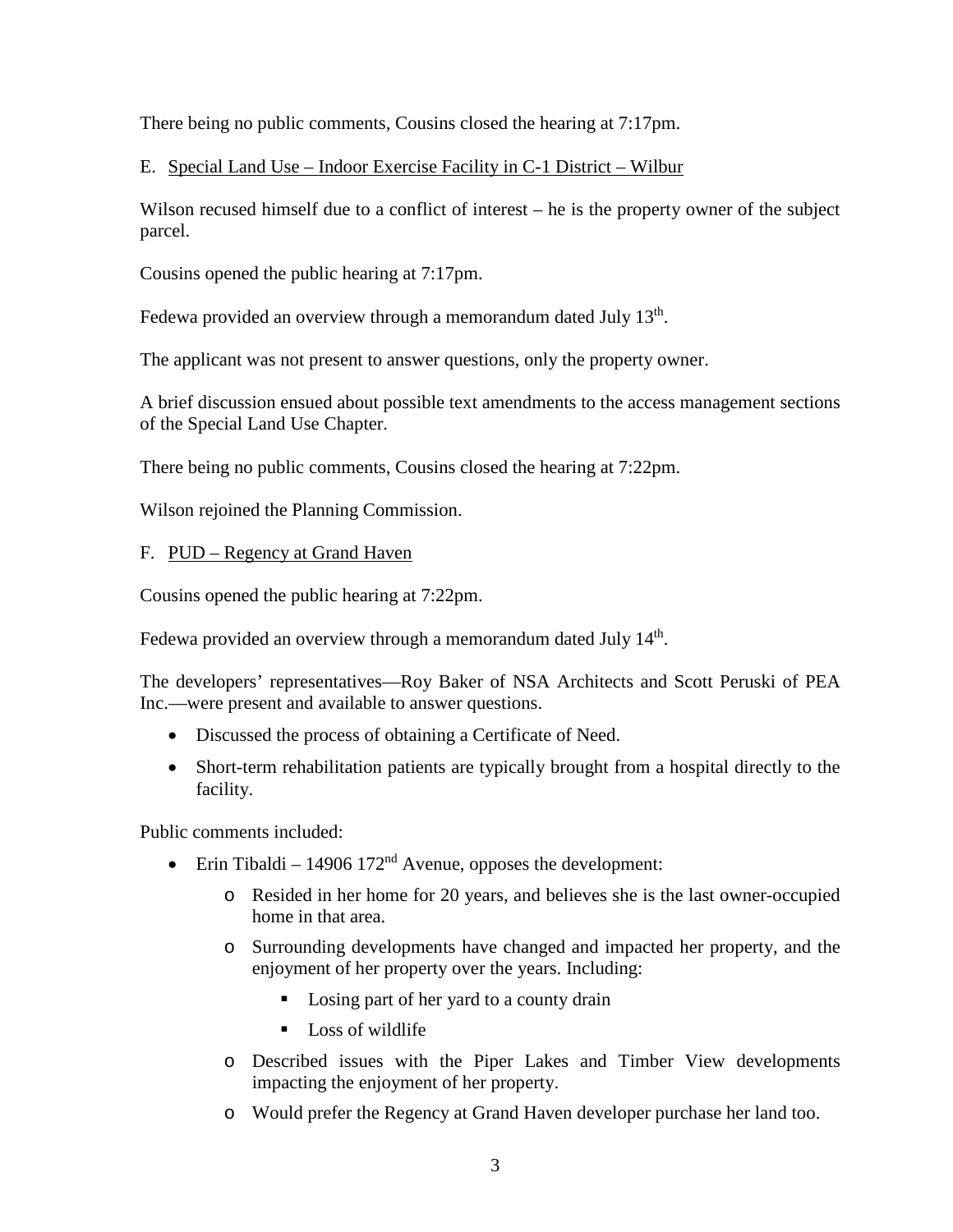- o Concerned there will be light pollution.
- Bret Lewis of Cherette Group (Piper Lakes developer) 333 Washington Ave, GH:
	- o The Cherette Group is satisfied with the concept of the development, but would prefer the content of the plans be improved:
		- Improve the roofline and building materials to be more cohesive with adjacent developments and continue enhancing the quality of this community.
	- o Regarding the internal cross-connection driveway between the two developments, the Cherette Group requests the connection be on the south end of the parking lot rather than the north to reduce non-resident traffic traveling through the Piper Lakes community.
	- o Township has requested the watermain be looped between the two projects, but an engineering report must be supplied before they agree to sign a public utility easement.
	- o Concerned the parking lot lights along the eastern boundary line will allow light to trespass onto the Piper Lakes property and shine into their largest apartment building that faces west.

A Commissioner noted there is a need for more capacity in short-term rehabilitation facilities.

There being no further public comments, Cousins closed the hearing at 7:38pm.

# VIII. OLD BUSINESS

# A. Rezoning  $-R-4$  to  $R-1$  – Wood

Wagenmaker recused himself due to a conflict of interest – the applicant may sign a contract with him to construct the dwelling.

The application was discussed by Commissioners and focused on:

- Inquired if this was the same area owned and developed by the DeGroot family—yes.
- Parcel accessed via an easement though, and not utilizing Serenity Court.

**Motion** by Chalifoux, supported by Wilson, to recommend to the Township Board **approval** of the Wood rezoning application of parcel 70-03-33-300- 059 from Multiple Family (R-4) to Single Family (R-1) based on the application meeting applicable rezoning requirements and standards of the Grand Haven Charter Township Zoning Ordinance, Master Plan, and Future Land Use Map. **Which motion carried unanimously**.

Wagenmaker rejoined the Planning Commission.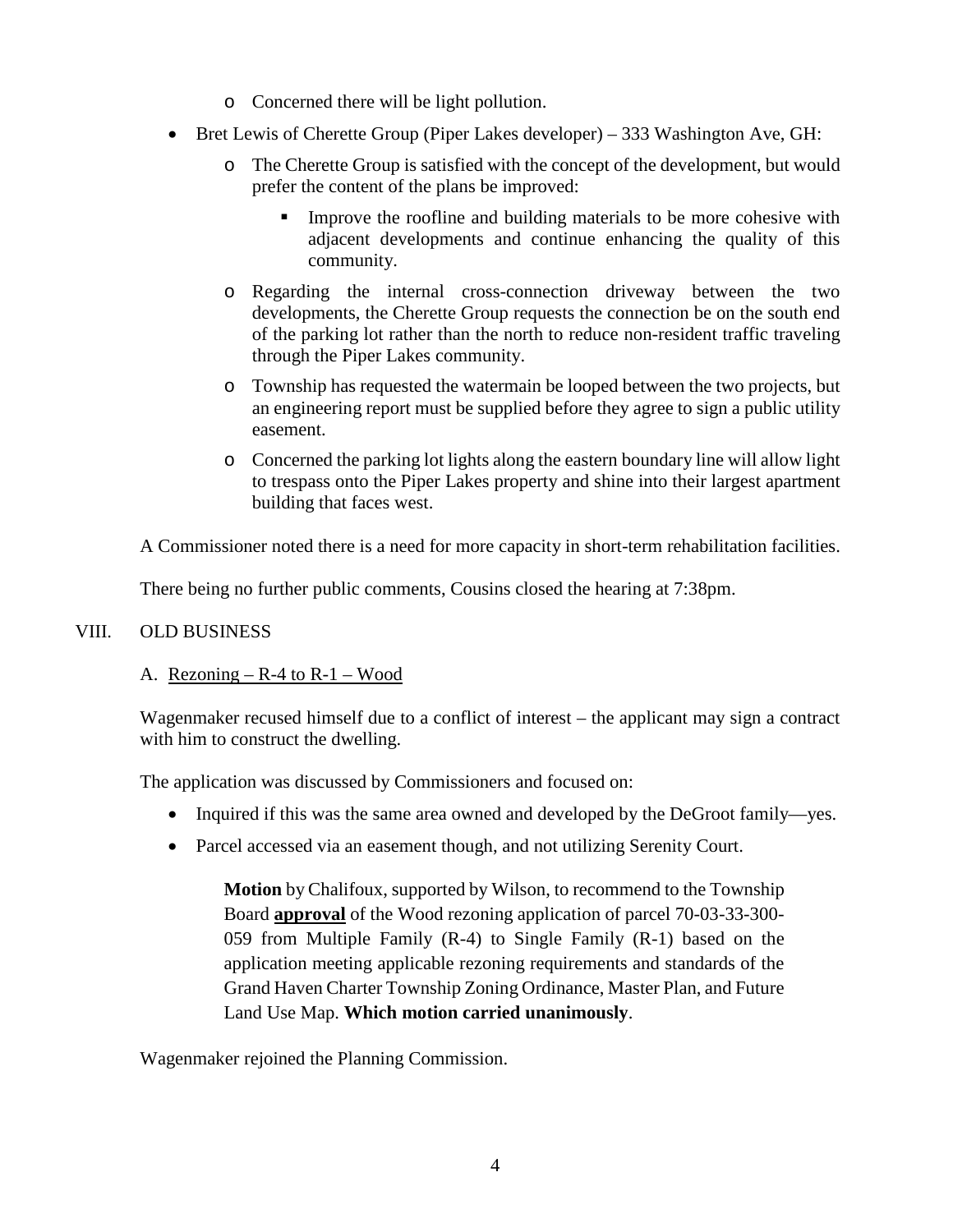## B. Rezoning – RR to AG – Ehlert

The application was discussed by Commissioners and focused on:

- A single family dwelling could be constructed now in the RR district. However, property owner is not ready to construct a home at this time.
- Confirmed there are a number of other horses nearby the subject parcel.

**Motion** by Taylor, supported by Chalifoux, to recommend to the Township Board **approval** of the Ehlert rezoning application of parcel 70-07-14-200- 039 from Rural Residential (RR) to Agricultural (AG) based on the application meeting applicable rezoning requirements and standards of the Grand Haven Charter Township Zoning Ordinance, Master Plan, and Future Land Use Map. **Which motion carried unanimously**.

## C. Special Land Use – Group Day Care – Deur

The application was discussed by Commissioners and focused on:

- Michigan Zoning Enabling Act is specific on what items can be considered.
- Existing private driveway is legally nonconforming, and not an item the State has allowed the local municipality to consider. However, if a new private driveway was requested it would be subject to compliance with the Township's Private Road and Driveways Ordinance.

**Motion** by LaMourie, supported by Wagenmaker, to **approve** the Special Land Use application to allow Group Day Care Home on 7-acres of property located at 14736 Lakeshore Drive. This approval is based on the application meeting the applicable requirements and standards set forth by the Grand Haven Charter Township Zoning Ordinance and Michigan Zoning Enabling Act. This motion is subject to, and incorporates, the following report. **Which motion carried unanimously**.

# REPORT – GROUP DAY CARE

- 1. This approval is based on the affirmative findings that each of the following standards of Section 19.05 have been fulfilled:
	- A. The proposed use is consistent with, and promotes the intent and purpose of this Ordinance.
	- B. The proposed use is of such location, size, density, and character as to be compatible with adjacent uses of land and the orderly development of the district in which situated and of adjacent districts.
	- C. The proposed use does not have a substantially detrimental effect upon, nor substantially impair the value of, neighborhood property.
	- D. The proposed use is reasonably compatible with the natural environment of the subject premises and adjacent premises.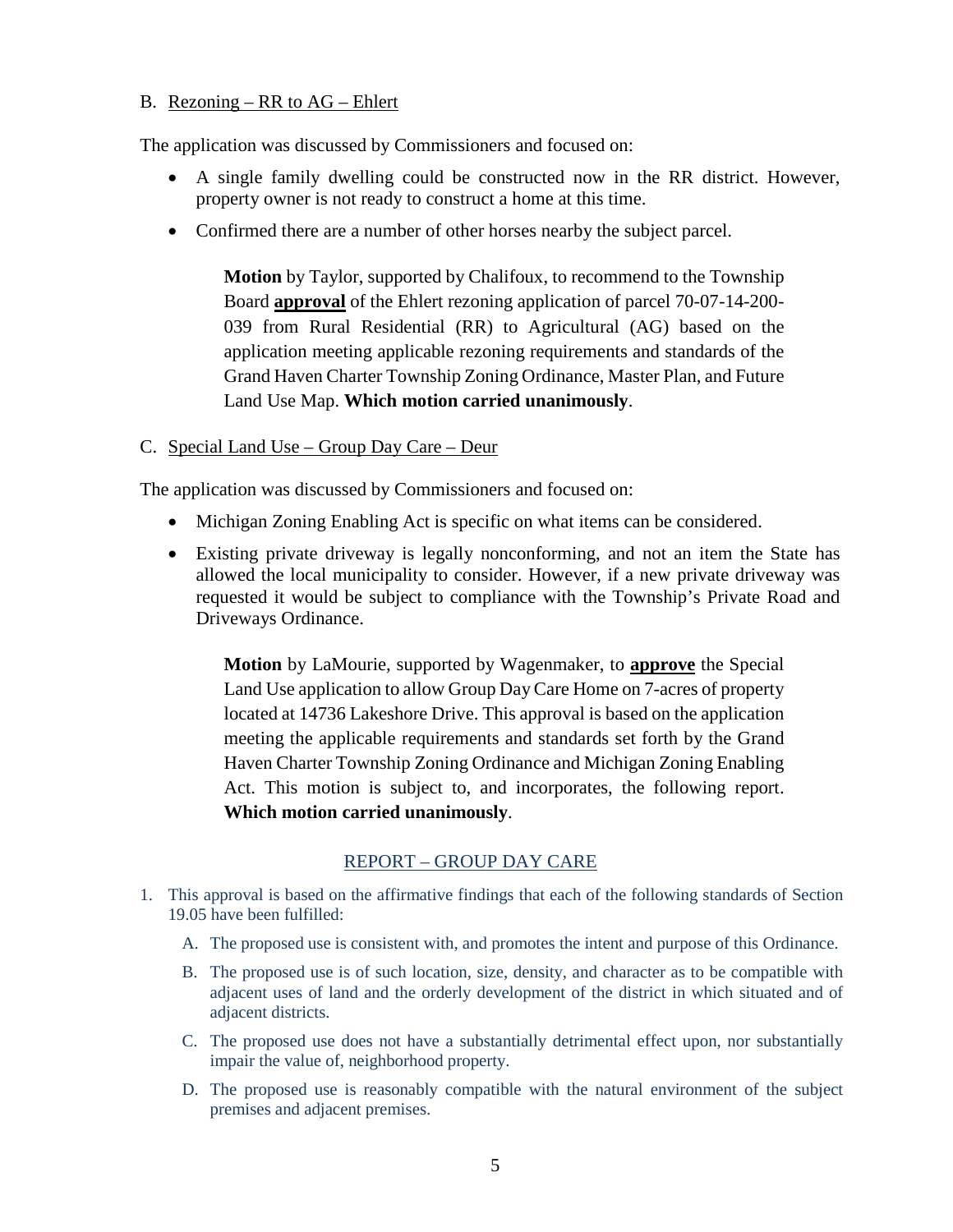- E. The proposed use does not unduly interfere with provision of adequate light or air, nor overcrowd land or cause a severe concentration of population.
- F. The proposed use does not interfere or unduly burden water supply facilities, sewage collection and disposal systems, park and recreational facilities, and other public services.
- G. The proposed use is such that traffic to, from, and on the premises and the assembly of persons relation to such use will not be hazardous, or inconvenient to the neighborhood, nor unduly conflict with the normal traffic of the neighborhood, considering, among other things: safe and convenient routes for pedestrian traffic, particularly of children, the relationship of the proposed use to main thoroughfares and to streets and intersections, and the general character and intensity of the existing and potential development of the neighborhood.
- H. The proposed use is consistent with the health, safety, and welfare of the Township.
- 2. The application meets the site plan review standards of Section 23.06 of the Zoning Ordinance. Specifically, the Planning Commission finds as follows:
	- A. The uses proposed will not adversely affect the public health, safety, or welfare. Uses and structures located on the site take into account topography, size of the property, the uses on adjoining property and the relationship and size of buildings to the site. The site will be developed so as not to impede the normal and orderly development or improvement of surrounding property for uses permitted in this ordinance.
	- B. Safe, convenient, uncontested, and well defined vehicular and pedestrian circulation is provided for ingress/egress points and within the site. Drives, streets and other circulation routes are designed to promote safe and efficient traffic operations within the site and at ingress/egress points.
	- C. The arrangement of public or private vehicular and pedestrian connections to existing or planned streets in the area are planned to provide a safe and efficient circulation system for traffic within the township.
	- D. Removal or alterations of significant natural features are restricted to those areas which are reasonably necessary to develop the site in accordance with the requirements of this Ordinance. The Planning Commission has required that landscaping, buffers, and/or greenbelts be preserved and/or provided to ensure that proposed uses will be adequately buffered from one another and from surrounding public and private property.
	- E. Areas of natural drainage such as swales, wetlands, ponds, or swamps are protected and preserved insofar as practical in their natural state to provide areas for natural habitat, preserve drainage patterns and maintain the natural characteristics of the land.
	- F. The site plan provides reasonable visual and sound privacy for all dwelling units located therein and adjacent thereto. Landscaping shall be used, as appropriate, to accomplish these purposes.
	- G. All buildings and groups of buildings are arranged so as to permit necessary emergency vehicle access as requested by the fire department.
	- H. All streets and driveways are developed in accordance with the Ottawa County Road Commission specifications, as appropriate.
	- I. Appropriate measures have been taken to ensure that removal of surface waters will not adversely affect neighboring properties or the public storm drainage system. Provisions have been made to accommodate storm water, prevent erosion and the formation of dust.
	- J. Exterior lighting is arranged so that it is deflected away from adjacent properties and so it does not interfere with the vision of motorists along adjacent streets, and consists of sharp cut-off fixtures.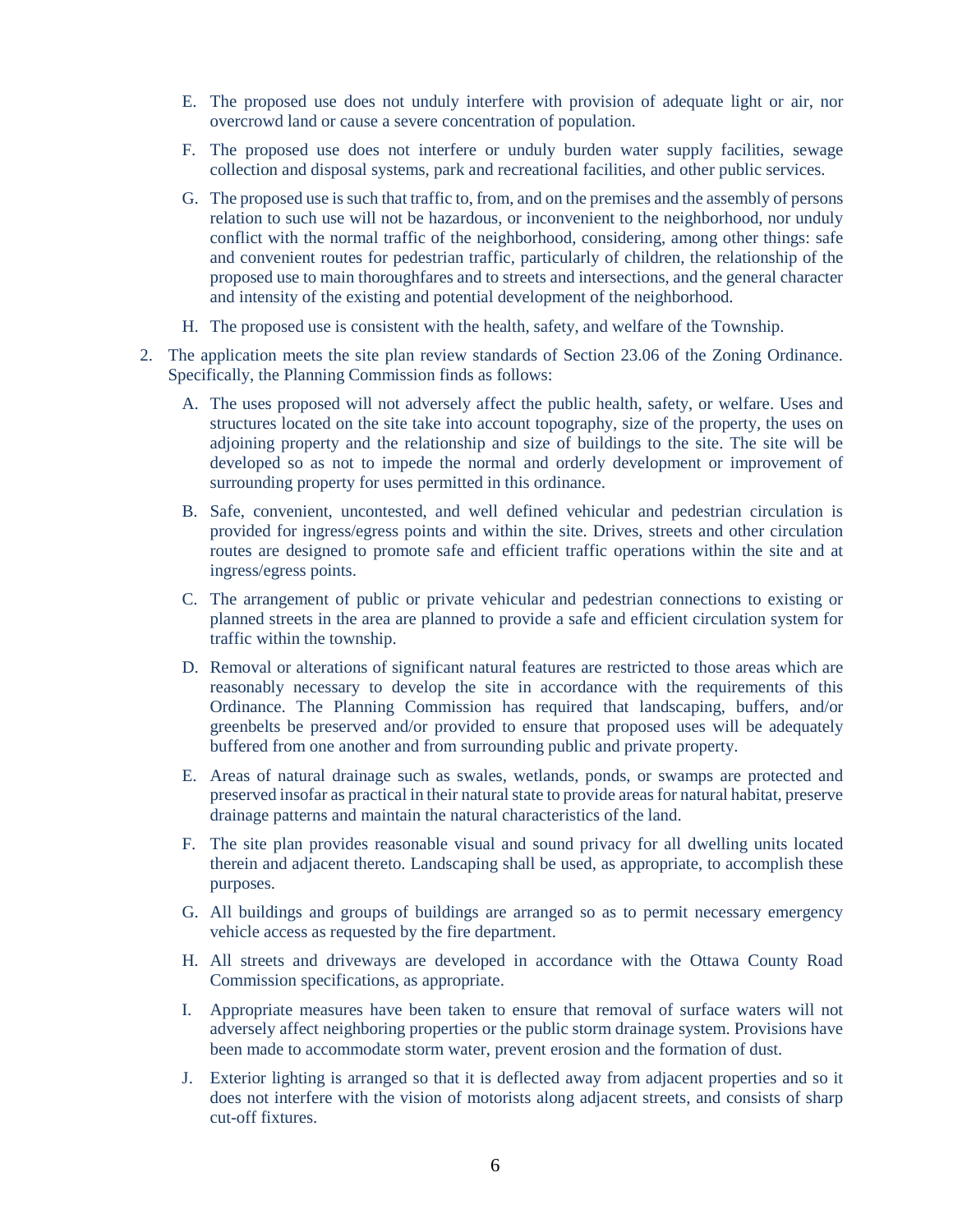- K. All loading and unloading areas and outside storage areas, including areas for the storage of trash, which face or are visible from residential districts or public streets, are screened.
- L. Entrances and exits are provided at appropriate locations so as to maximize the convenience and safety for persons entering or leaving the site.
- M. The site plans conform to all applicable requirements of County, State, Federal, and Township statutes and ordinances.
- N. As appropriate, fencing has been required by the Planning Commission around the boundaries of the development to minimize or prevent trespassing or other adverse effects on adjacent lands.
- O. The general purposes and spirit of this Ordinance and the Master Plan of the Township are maintained.
- D. Special Land Use Ag in RR District Bradley

**Motion** by Kieft, supported by Wilson, to **approve** the Special Land Use application to allow an Agricultural operation in the Rural Residential zoning district on 12.3-acres of property located at  $12240$   $152<sup>nd</sup>$  Avenue, Parcel No. 70-07-13-300-020. This approval is based on the application meeting the applicable requirements and standards set forth by the Grand Haven Charter Township Zoning Ordinance. This motion is subject to, and incorporates, the following report. **Which motion carried unanimously**.

#### REPORT – AGRICULTURE IN RR DISTRICT

- 1. This approval is based on the affirmative findings that each of the following standards of Section 19.05 have been fulfilled:
	- A. The proposed use is consistent with, and promotes the intent and purpose of this Ordinance.
	- B. The proposed use is of such location, size, density, and character as to be compatible with adjacent uses of land and the orderly development of the district in which situated and of adjacent districts.
	- C. The proposed use does not have a substantially detrimental effect upon, nor substantially impair the value of, neighborhood property.
	- D. The proposed use is reasonably compatible with the natural environment of the subject premises and adjacent premises.
	- E. The proposed use does not unduly interfere with provision of adequate light or air, nor overcrowd land or cause a severe concentration of population.
	- F. The proposed use does not interfere or unduly burden water supply facilities, sewage collection and disposal systems, park and recreational facilities, and other public services.
	- G. The proposed use is such that traffic to, from, and on the premises and the assembly of persons relation to such use will not be hazardous, or inconvenient to the neighborhood, nor unduly conflict with the normal traffic of the neighborhood, considering, among other things: safe and convenient routes for pedestrian traffic, particularly of children, the relationship of the proposed use to main thoroughfares and to streets and intersections, and the general character and intensity of the existing and potential development of the neighborhood.
	- H. The proposed use is consistent with the health, safety, and welfare of the Township.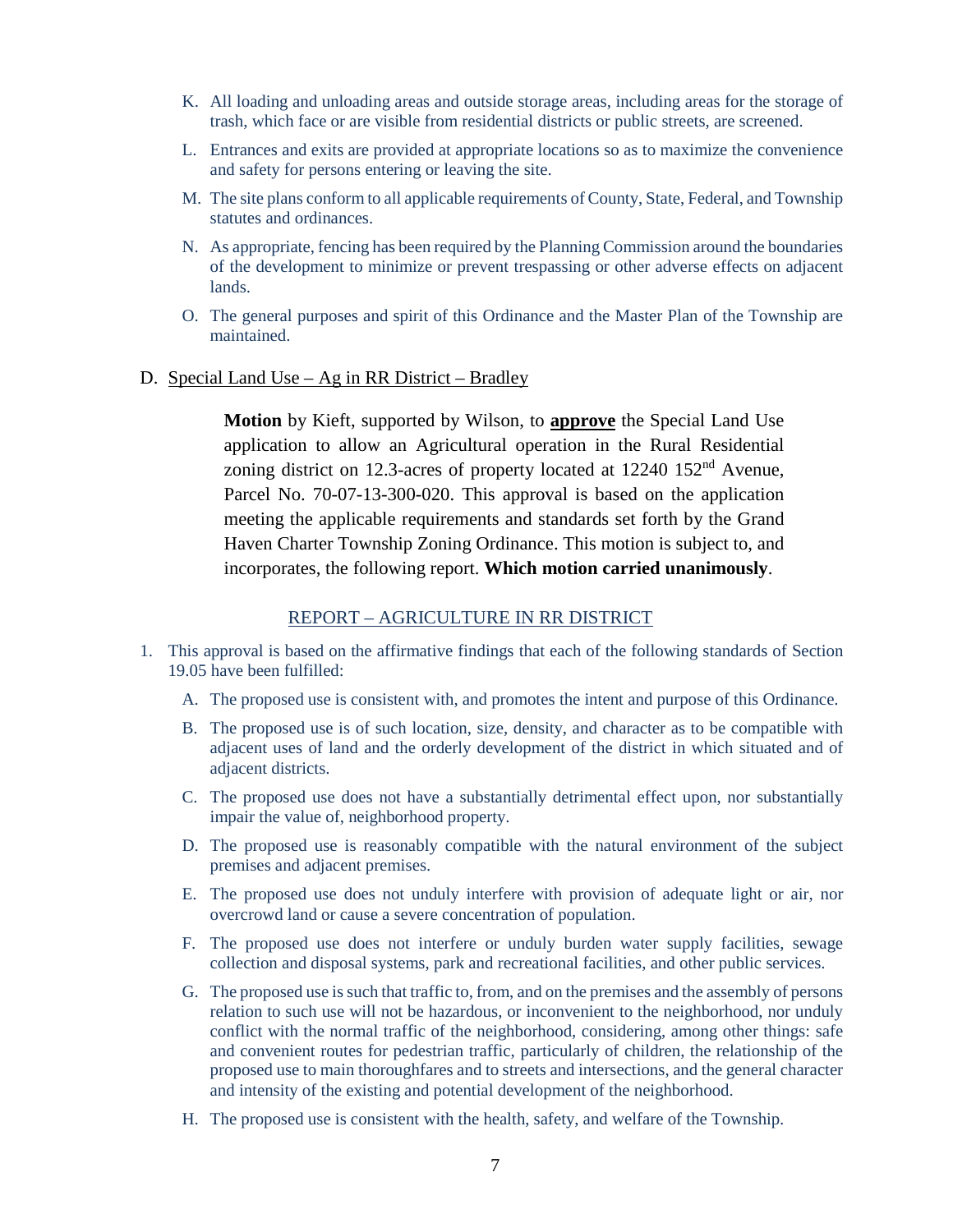- 2. The application meets the site plan review standards of Section 23.06 of the Zoning Ordinance. Specifically, the Planning Commission finds as follows:
	- A. The uses proposed will not adversely affect the public health, safety, or welfare. Uses and structures located on the site take into account topography, size of the property, the uses on adjoining property and the relationship and size of buildings to the site. The site will be developed so as not to impede the normal and orderly development or improvement of surrounding property for uses permitted in this ordinance.
	- B. Safe, convenient, uncontested, and well defined vehicular and pedestrian circulation is provided for ingress/egress points and within the site. Drives, streets and other circulation routes are designed to promote safe and efficient traffic operations within the site and at ingress/egress points.
	- C. The arrangement of public or private vehicular and pedestrian connections to existing or planned streets in the area are planned to provide a safe and efficient circulation system for traffic within the township.
	- D. Removal or alterations of significant natural features are restricted to those areas which are reasonably necessary to develop the site in accordance with the requirements of this Ordinance. The Planning Commission has required that landscaping, buffers, and/or greenbelts be preserved and/or provided to ensure that proposed uses will be adequately buffered from one another and from surrounding public and private property.
	- E. Areas of natural drainage such as swales, wetlands, ponds, or swamps are protected and preserved insofar as practical in their natural state to provide areas for natural habitat, preserve drainage patterns and maintain the natural characteristics of the land.
	- F. The site plan provides reasonable visual and sound privacy for all dwelling units located therein and adjacent thereto. Landscaping shall be used, as appropriate, to accomplish these purposes.
	- G. All buildings and groups of buildings are arranged so as to permit necessary emergency vehicle access as requested by the fire department.
	- H. All streets and driveways are developed in accordance with the Ottawa County Road Commission specifications, as appropriate.
	- I. Appropriate measures have been taken to ensure that removal of surface waters will not adversely affect neighboring properties or the public storm drainage system. Provisions have been made to accommodate storm water, prevent erosion and the formation of dust.
	- J. Exterior lighting is arranged so that it is deflected away from adjacent properties and so it does not interfere with the vision of motorists along adjacent streets, and consists of sharp cut-off fixtures.
	- K. All loading and unloading areas and outside storage areas, including areas for the storage of trash, which face or are visible from residential districts or public streets, are screened.
	- L. Entrances and exits are provided at appropriate locations so as to maximize the convenience and safety for persons entering or leaving the site.
	- M. The site plans conform to all applicable requirements of County, State, Federal, and Township statutes and ordinances.
	- N. As appropriate, fencing has been required by the Planning Commission around the boundaries of the development to minimize or prevent trespassing or other adverse effects on adjacent lands.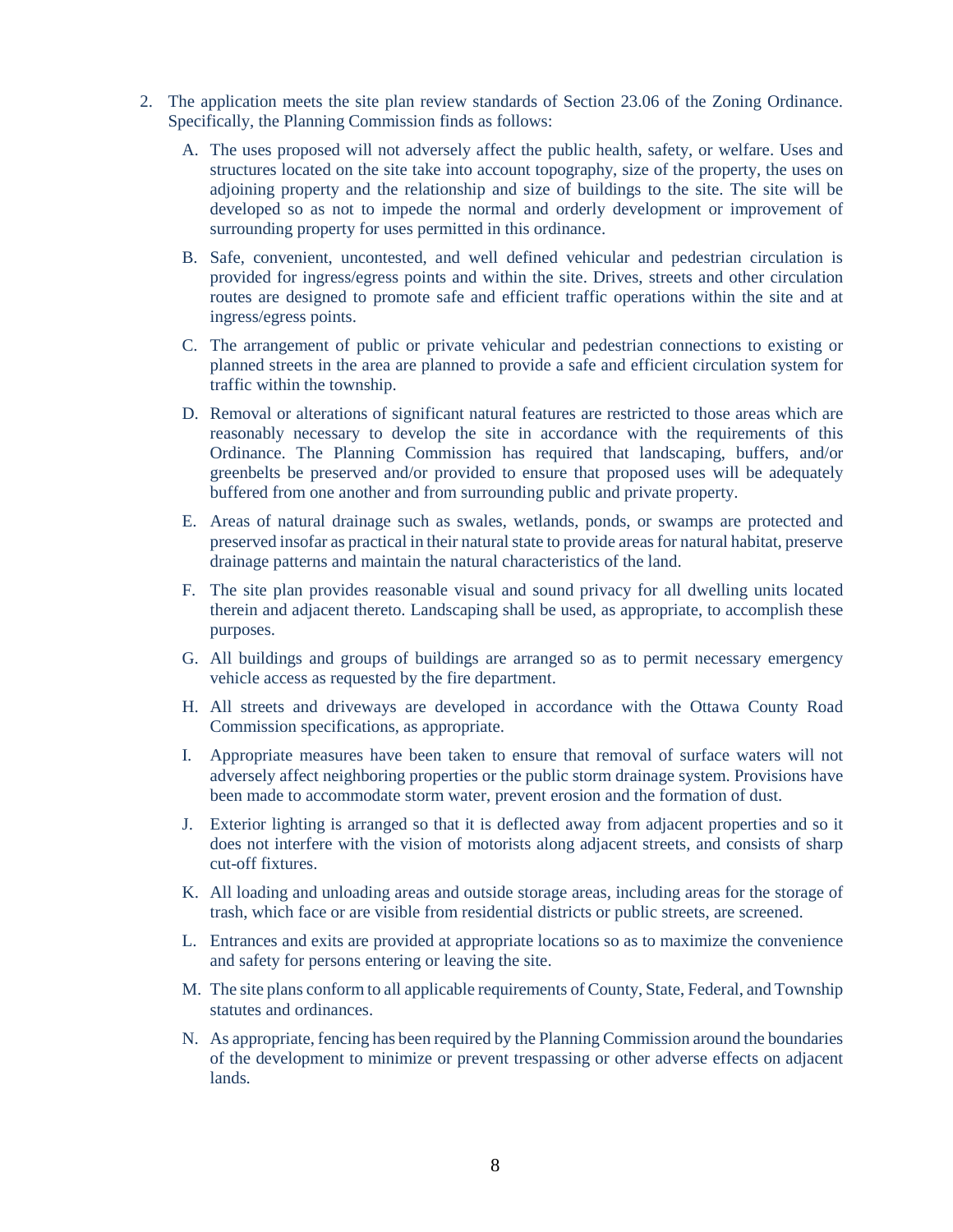#### O. The general purposes and spirit of this Ordinance and the Master Plan of the Township are maintained.

# E. Special Land Use – Indoor Exercise Facility in C-1 District – Wilbur

Wilson recused himself due to a conflict of interest – he is the property owner of the subject parcel.

The application was discussed by Commissioners and focused on:

- There is a need to modify, or remove, certain access management provisions in the Special Land Use Chapter. At times, they discourage the reuse of existing buildings. At times, they also do not apply to a business within a certain land use category, so there is a need for the Commission to have more flexibility on these items.
	- o The Commission directed staff to draft a text amendment.
- Unless a traffic study is conducted to justify the eastern driveway it should be closed to comply with the SLU provision and the Robbins Road Sub-Area Plan.
- Glad to see the western driveway is aligned to the adjacent city-owned street.

The property owner, Wilson, indicated he likes and prefers to keep both driveways to enhance circulation when fitness classes begin and end.

## **Motion** by Taylor, supported by Wagenmaker, to **table** the Special Land Use application. **Which motion carried unanimously**.

Wilson rejoined the Planning Commission.

#### F. PUD – Regency at Grand Haven

The application was discussed by Commissioners and focused on:

- Discussed the proposal of having 2 driveways on Comstock Street. As well as, relocating the internal cross-connection driveway with Piper Lakes closer to Comstock Street in light of the adjacent developer's preference.
- If the watermain is to be looped between the adjacent development and the applicant the Piper Lakes developer would require an engineering report ensuring there would not be an issue with water pressure.
- Confirmed the need to shield the pole-mounted light fixtures from the adjacent development and the street.
- Want to ensure the proposed trees along Comstock Street are tall enough, or setback far enough from the nonmotorized pathway that a user does not have to be concerned they will be "whacked in the head."
- Although state law prohibits a property owner from negatively altering the natural stormwater drainage patterns, the Commission still requests a condition of approval be included that prohibits the applicant from negatively impacting the stormwater